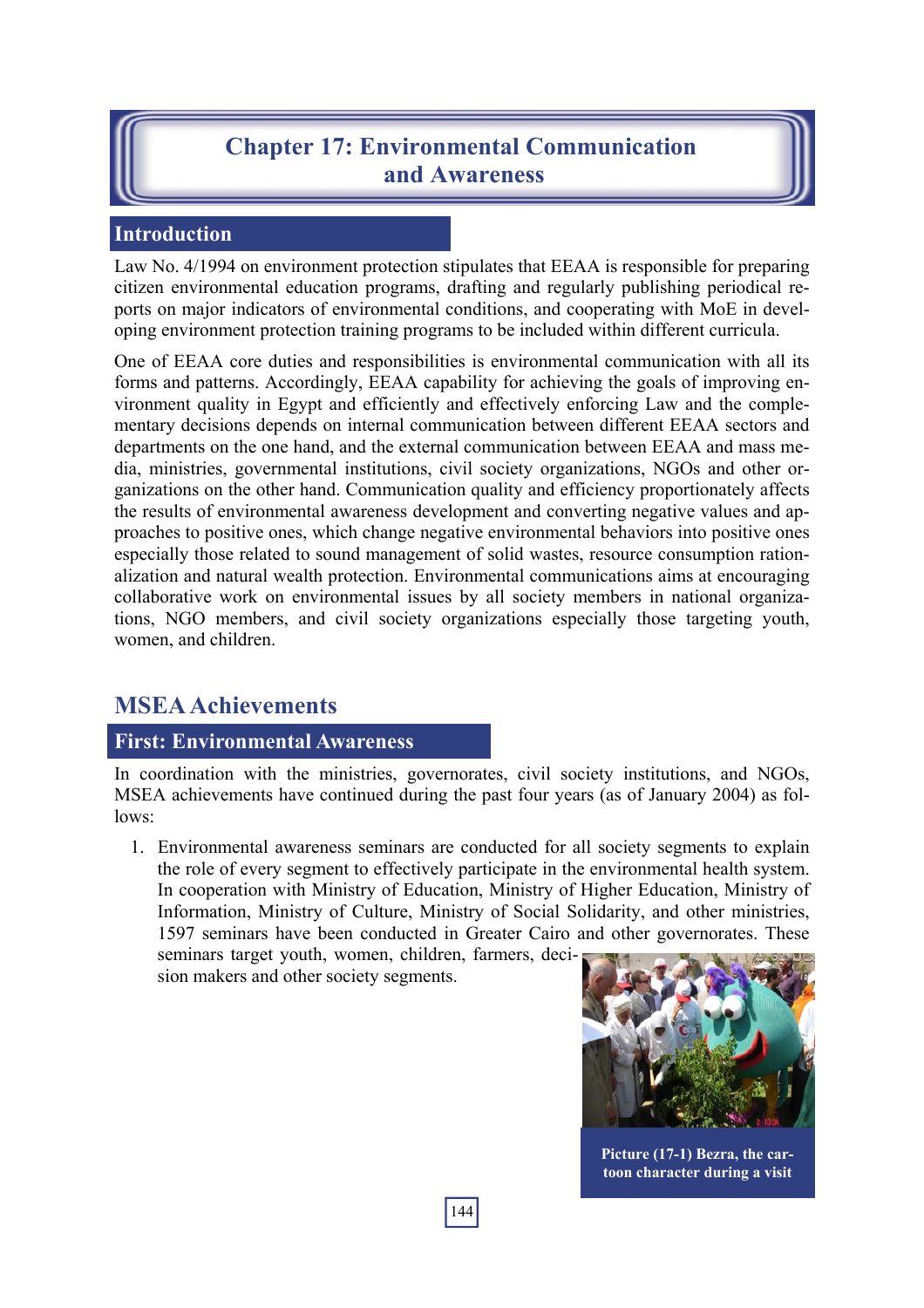

2. 251 workshops on the recycling of domestic solid wastes have been held. Participants are trained on recycling paper, plastic, glass and other materials into products of environmental and economic value in order to minimize and recycle generated domestic solid wastes. These workshops are designed for school and university students, members of youth centers and culture palaces, and other society segments.







**Picture (17-2) Workshop on recycling domestic wastes**



**Picture (17-3) Student visit to the EEAA Environmental library**

*Environmental Communication and Awareness*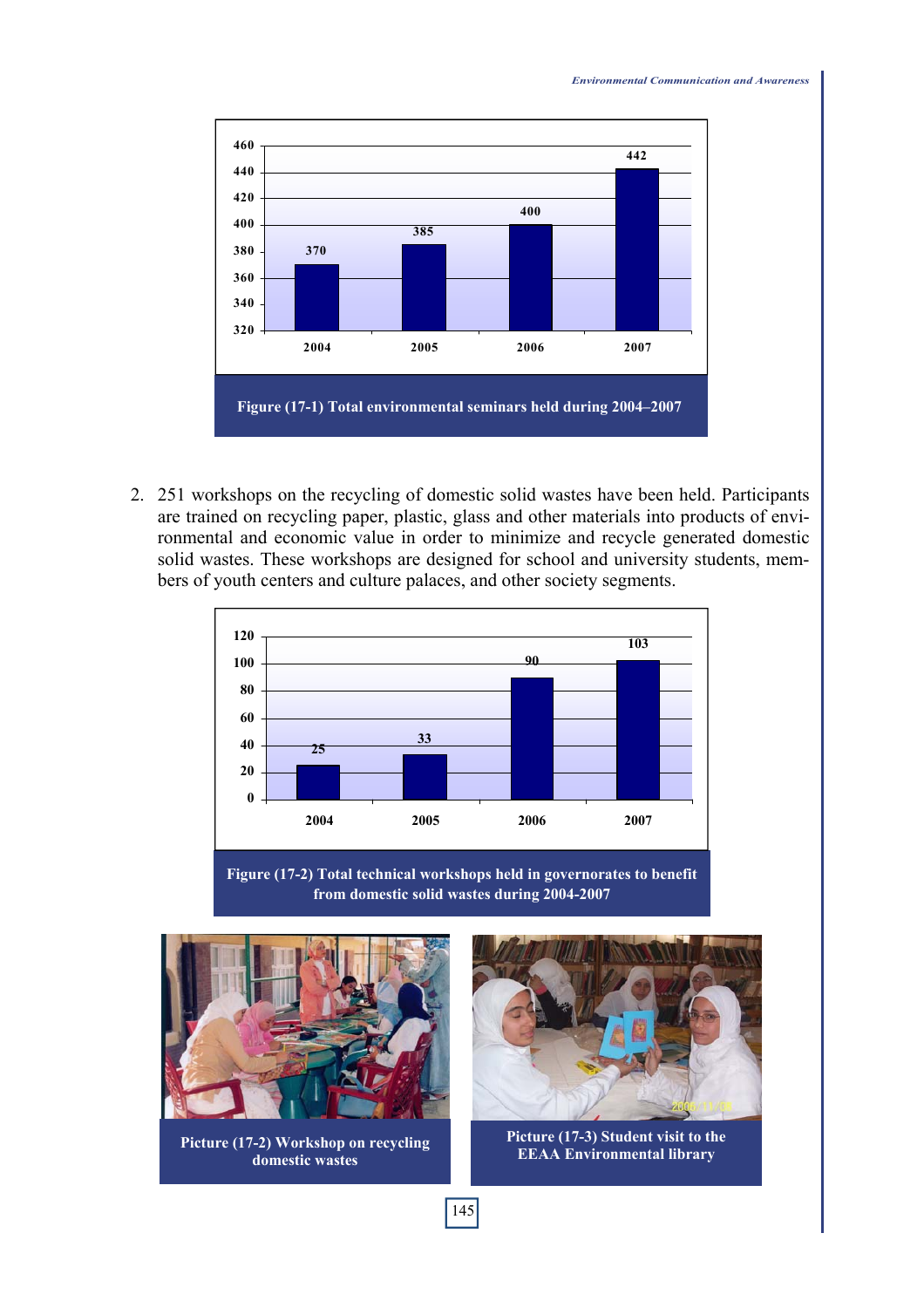#### *Environmental Communication and Awareness*

3. During the past four years, MSEA has introduced a distinguished environmental awareness mechanism through environmental convoys, equipped with audiovisual aids, MSEA publications, and simple prizes for different segments of awareness programs participants. The fully equipped convoy and the well-trained awareness work teams are distinguished by ability to reach all society segments in governorates, cities and villages. These convoys include presentations on all environmental problems and issues, and the role of MSEA and society segments in dealing with such problems and protecting environment and resources. Moreover, documentaries and environmental awareness announcements are screened, competitions are held and prizes are given to the winners. Currently, MSEA has three mobile environmental awareness units which have conducted more than 284 environmental convoys throughout the four past years. School and university students and members of youth centers, media centers, and other society institutions participated in the activities of these convoys.



**with participated of school & university students during in 2004-2007**



**Picture (17-4) The mobile environmental awareness unit**



**Picture (17-5) awareness symposiums for School students**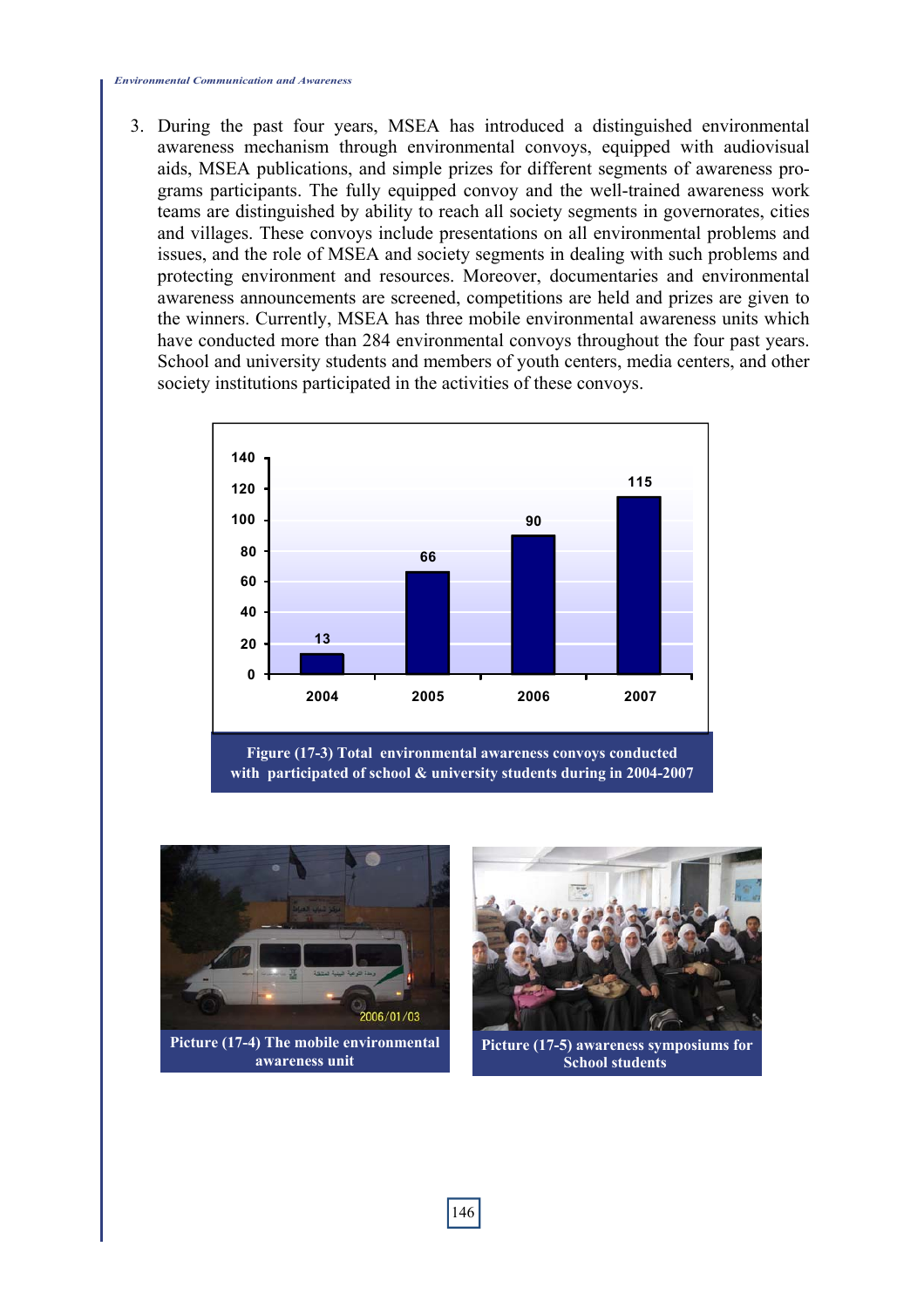4. During last years, MSEA has been adopting a new approach for youth participation in facing environmental problems. In coordination with students in schools and public and private universities, environmental weeks have been arranged in schools and universities, starting with 7 environmental weeks in 2004, and reached 105 throughout the past four years. A package of environmental activities have been implemented, including awareness lectures, workshops, environmental competitions, distribution of prizes, documentaries on environmental problems, and tree-planting and cleaning activities inside and outside universities.



**Figure (17-4) Total environmental weeks organized by school and university students during 2004-2007**



5. MSEA has intensified efforts to raise environmental awareness through public information and mass media. Special radio programs on environmental issues were broadcasted by all major national and local radio networks. These have reached eleven programs in 2004, increasing to 36 in 2007. Moreover, the environmental dimensions were included within other radio programs addressing women, youth, and children to instill in them positive environmental values and concepts.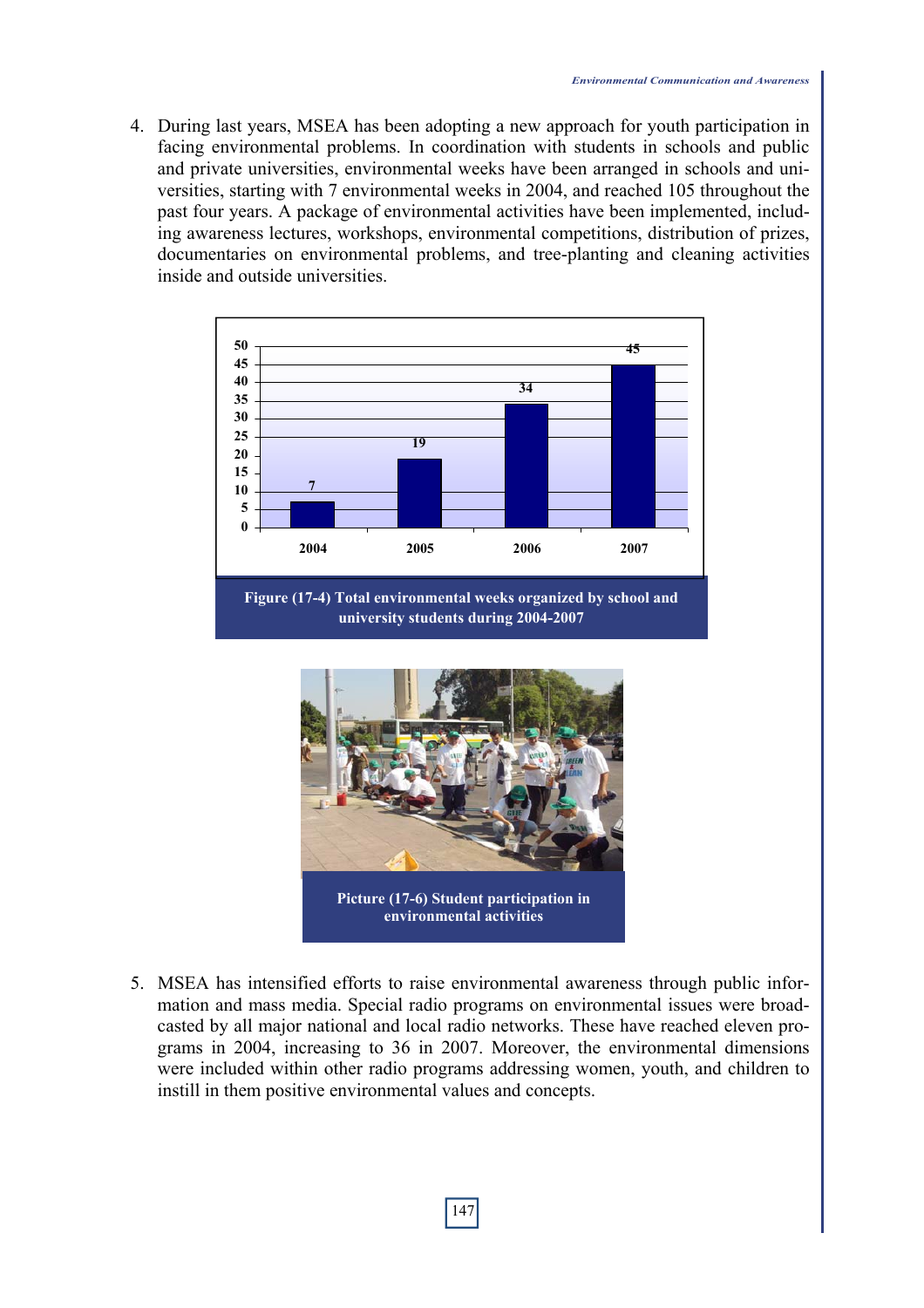

6. TV awareness activities have increased through space and terrestrial channels to reach 16 TV programs on environment in 2007. Technical support is provided for these programs, and scientific portfolio on environmental issues are prepared for those responsible for preparing these programs to be able to address, discuss, give opinion on, and find solutions for environmental issues with professionals.



7. MSEA participates in the environmental conferences and exhibitions organized by ministries, institutions, and universities. MSEA participated in 8 conferences in 2004, and in 87 conferences and 40 fairs throughout the past four years. Moreover, MSEA regularly organizes the environmental conference "Enviro".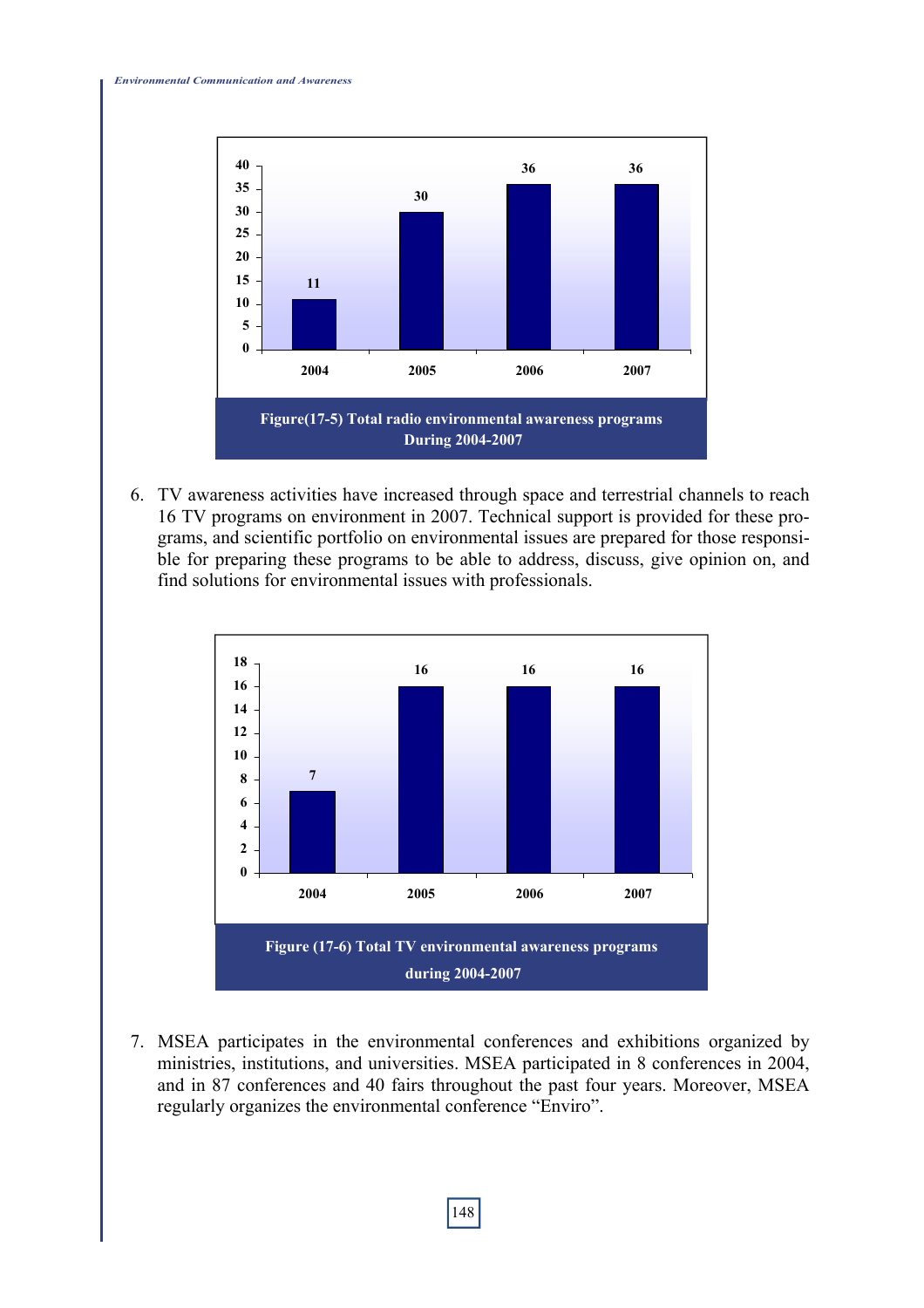



8. Publications: MSEA produced 13 publications including brochures and flyers in 2004. During the past four years, MSEA produced 131 publications, including books, brochures, flyers, and stickers that deal with the environmental issues, explain MSEA efforts, and promote change of negative environmental concepts, values, and behaviors.

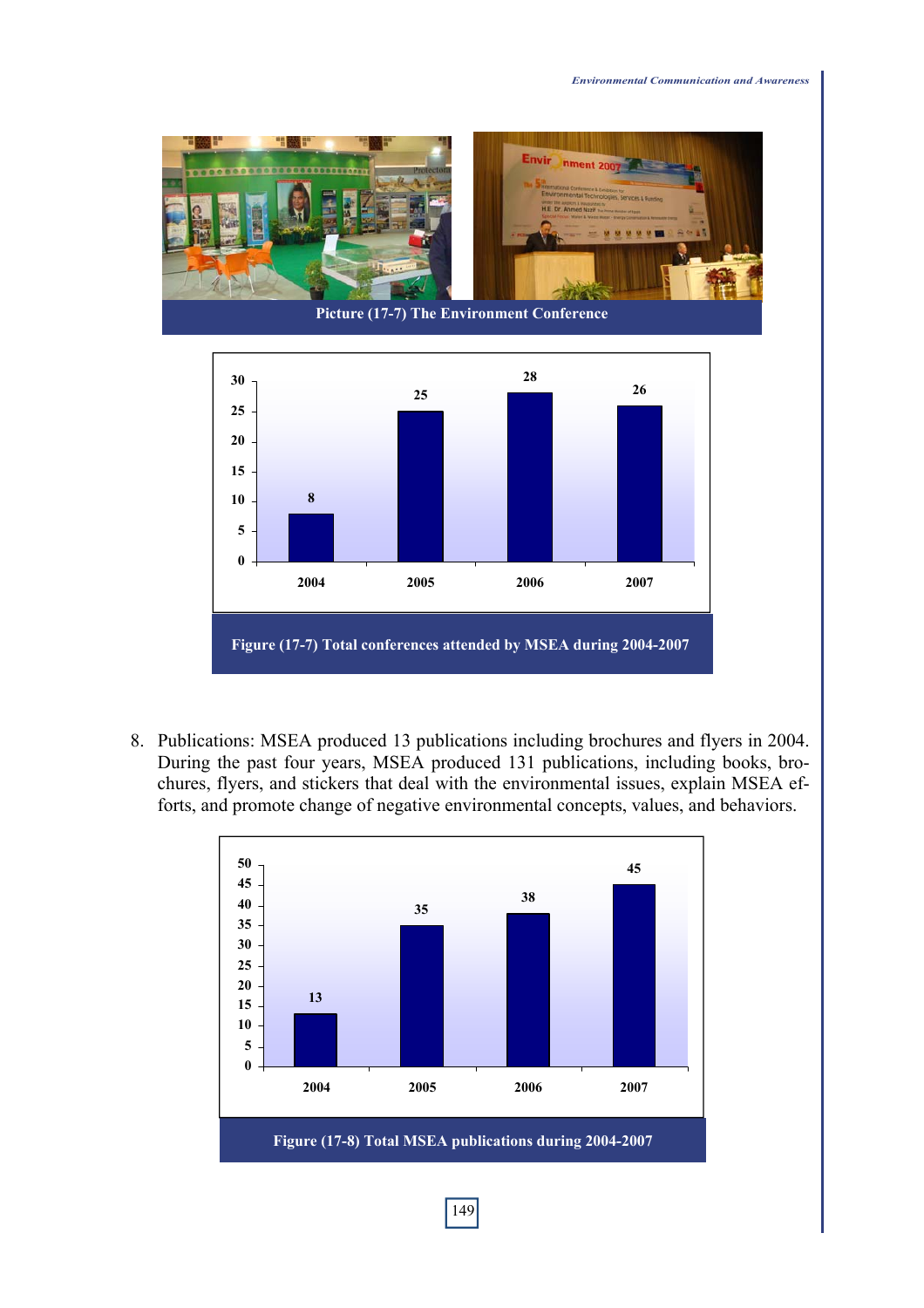

9. In the field of comprehensive environmental campaigns, MSEA organized only two campaigns in 2004 and 18 campaigns in 2007. During the past four years there were 36 environmental campaigns in the universities, schools and youth camps designed for implementing environmental awareness activities and organizing cleaning and treeplanting activities. These campaigns cooperated with NGOs, such as Suzanne Mubarak's International Movement of Women for Peace, the Integrated Care Society ICS, Egyptian Red Crescent and others.



**Figure (17-9) Total MSEA environmental campaigns during 2004-2007**



**Picture (17-9) one camp made in cooperation with Suzanne Mubarak's International Movement of Women for Peace**

150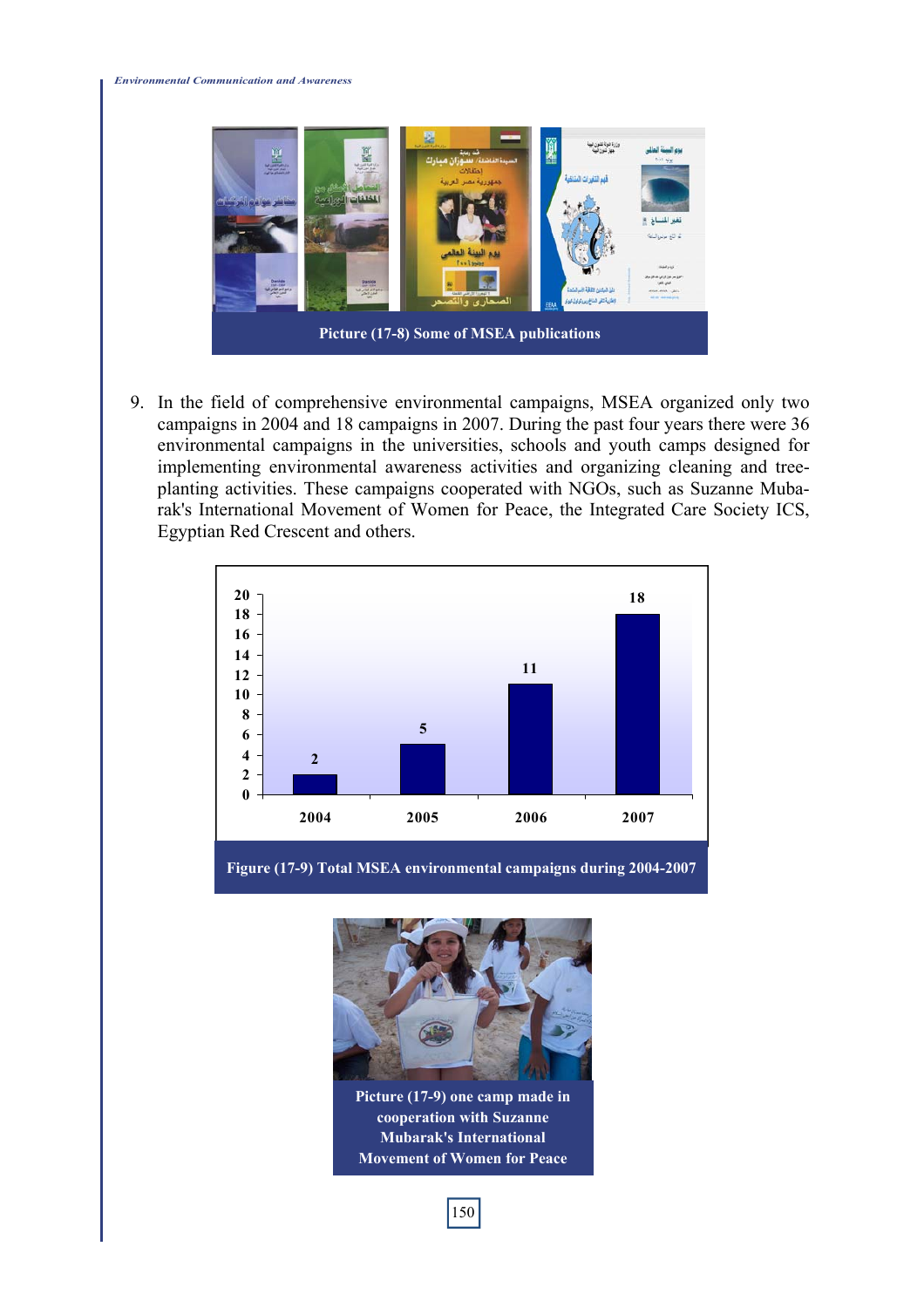10. MSEA organized several environmental educational trips to the natural protectorates for all society segments such as, media professionals and university and school students to know the Egyptian protectorates and realize their importance. Throughout the past four years, there were 104 educational trips.





**Picture (17-10) An environmental educational trip**

11. MSEA participated in the camps organized by universities, the National Council for Youth, and the Youth Leadership Development Institute, and other youth institutions. MSEA leadership participated in several meetings by giving presentations on the environmental issues and holding dialogues with youths about their role in the environmental health system. Environmental competitions were held and nominal prizes were given to participants, documentaries were screened, and tree-planting and cleaning activities were implemented. Throughout the past four years, MSEA has participated in around 22 camps.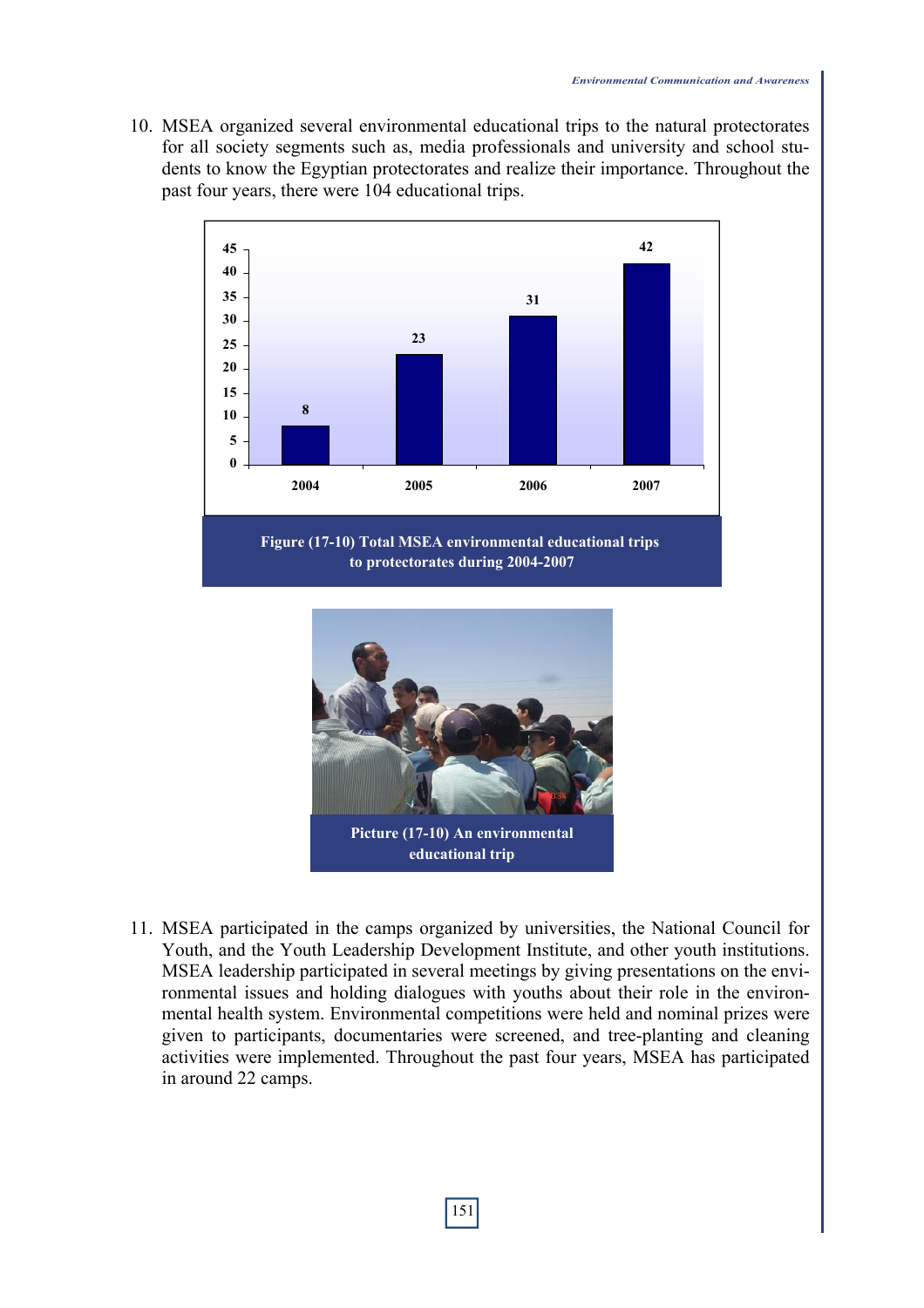

12. In addition to the above, MSEA has established environmentally friendly groups in schools and youth centers within the frame work of a plan designed for expanding such groups, holding regular meetings with their leaderships and providing them with all publications and CDs with environmental information to increase their capabilities and develop their skills in order to address local environmental problems. There were 102 environmentally friendly groups.



**Markazes and youth centers during 2004-2007**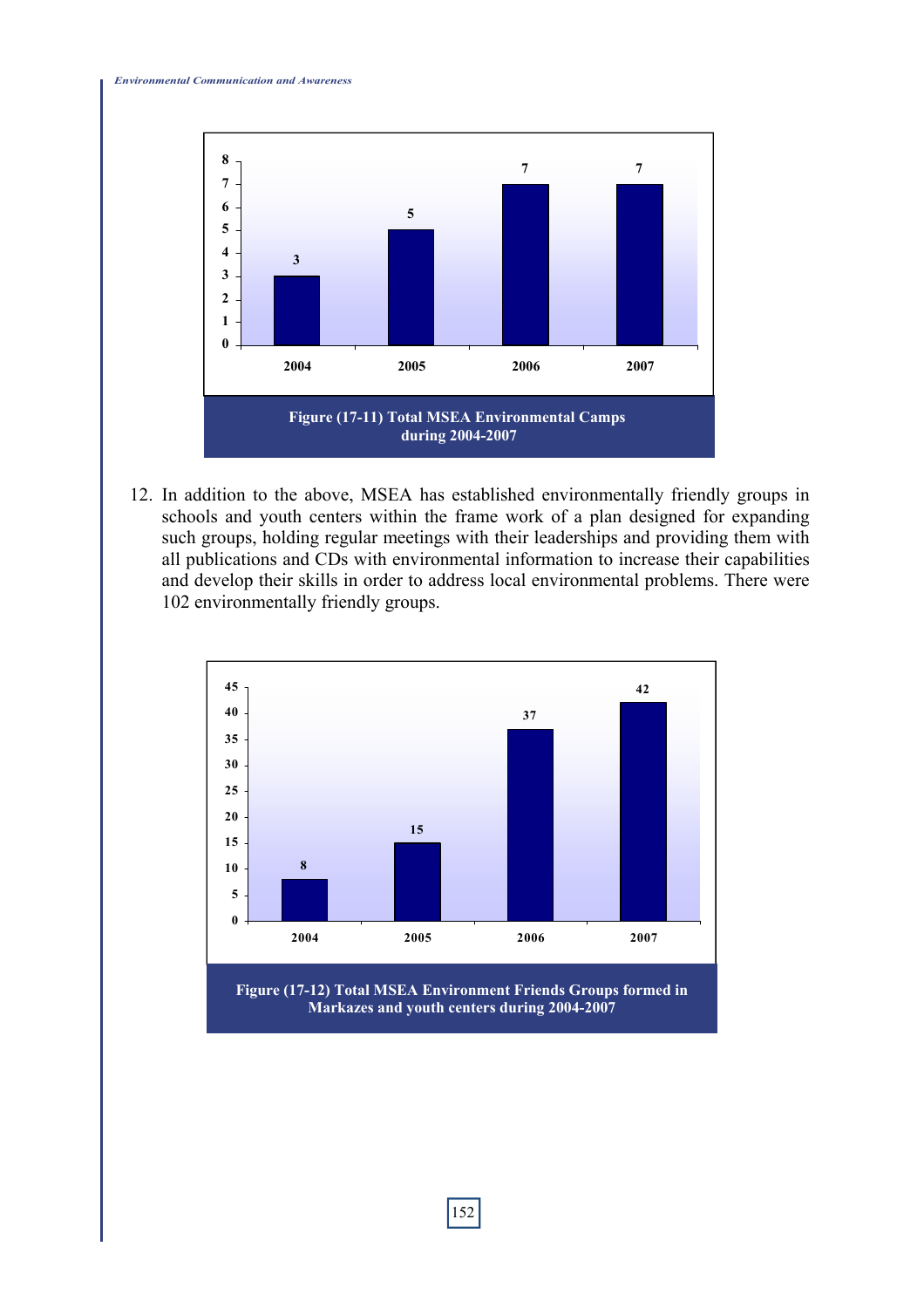| Table (17-1) MSEA relation with the media during the past four years                                                                                                                                                                                                                                                                                                                                                                                                                                                                                                                                                                                                                                                                                                                                                                                                                                                                                                                                                                                                                                                                                                           |                                                                                                                                                                                                                                                                                                                                                                                                             |                                                                                                                                                                                                                                                                                                                                                                                                                                                                                                                                                                                                                                               |  |  |  |  |  |  |  |  |
|--------------------------------------------------------------------------------------------------------------------------------------------------------------------------------------------------------------------------------------------------------------------------------------------------------------------------------------------------------------------------------------------------------------------------------------------------------------------------------------------------------------------------------------------------------------------------------------------------------------------------------------------------------------------------------------------------------------------------------------------------------------------------------------------------------------------------------------------------------------------------------------------------------------------------------------------------------------------------------------------------------------------------------------------------------------------------------------------------------------------------------------------------------------------------------|-------------------------------------------------------------------------------------------------------------------------------------------------------------------------------------------------------------------------------------------------------------------------------------------------------------------------------------------------------------------------------------------------------------|-----------------------------------------------------------------------------------------------------------------------------------------------------------------------------------------------------------------------------------------------------------------------------------------------------------------------------------------------------------------------------------------------------------------------------------------------------------------------------------------------------------------------------------------------------------------------------------------------------------------------------------------------|--|--|--|--|--|--|--|--|
| Journalism                                                                                                                                                                                                                                                                                                                                                                                                                                                                                                                                                                                                                                                                                                                                                                                                                                                                                                                                                                                                                                                                                                                                                                     | Radio                                                                                                                                                                                                                                                                                                                                                                                                       | <b>Television</b>                                                                                                                                                                                                                                                                                                                                                                                                                                                                                                                                                                                                                             |  |  |  |  |  |  |  |  |
| 1. Cooperating with more than 80 Egyp-<br>tian, Arab, and foreign newspapers and<br>magazines;<br>2. Publishing about 698 press releases;<br>3. Covering<br>about 260<br>environmental<br>events;<br>4. Publishing about 258 press reports.<br>5. Preparing more than 36 press reports.<br>6. Conducting more than 50 press inter-<br>views.<br>7. Preparing about 40 monthly reports ana-<br>lyzing quantitatively and qualitatively<br>the content of newspapers and maga-<br>zines news, subjects, and environmental<br>pages.<br>8. Preparing about 40 monthly reports ana-<br>lyzing quantitatively and qualitatively<br>the content of newspapers and maga-<br>zines news, subjects, and environmental<br>pages about the most important environ-<br>mental issues, such as the dark cloud, the<br>World Environment Day and others.<br>9. Developing media plans for the most<br>important environmental events such as<br>the dark cloud.<br>10. Preparing about 20 press files for Mo-<br>heet (perimeter) magazine (The environ-<br>ment eyes).<br>11. Preparing a press file on the environ-<br>ment conservation campaign launched<br>by Nogoom F.M radio station. | 1. Providing financial<br>support for 27 pro-<br>grams and environ-<br>mental competitions on<br>radio networks.<br>2. Providing annual tech-<br>nical support for 36<br>programs and environ-<br>mental competitions on<br>radio networks.<br>3. Covering 90 environ-<br>mental events.<br>4. Recording 120 radio<br>episodes on the most<br>important environ-<br>mental events and ac-<br>complishments. | 1. Providing technical sup-<br>port for 25 environ-<br>mental and public pro-<br>grams filmed by 16 satel-<br>lite and terrestrial chan-<br>nels including 14 special-<br>ized environmental pro-<br>grams.<br>2. Conducting 1200 televi-<br>sion coverage.<br>3. Recording 200<br>inter-<br>views for different pro-<br>grams.<br>4. Establishing a TV envi-<br>ronmental programs li-<br>brary.<br>5. Filming 3 documentaries<br>(Apeal Sahara, Climate<br>Changes, and Egypt De-<br>velops by us).<br>6. Conducting a TV envi-<br>ronmental competition<br>"Third<br>Time<br>Lucky" (Eltalta Tabta) to<br>be screened by Channel<br>three. |  |  |  |  |  |  |  |  |

#### **RBOs Media and Environmental Awareness Activitiesduring (2004-2007)**

2982 seminars, workshops, environmental competitions, meetings with NGOs and other media activities have been held. The following table shows the total media activities conducted by EEAA RBOs.

| Table (17-2) Statement of the number of seminars, workshops and environmental competitions held |       |       |       |                 |             |       |       |                   |              |  |
|-------------------------------------------------------------------------------------------------|-------|-------|-------|-----------------|-------------|-------|-------|-------------------|--------------|--|
|                                                                                                 | Cairo | Alex. | Tanta | <b>Mansoura</b> | <b>Suez</b> | Asyut | Aswan | Red<br><b>Sea</b> | <b>Total</b> |  |
| 2004                                                                                            | 118   | 188   | 86    | 93              | 168         |       | --    | 121               | 774          |  |
| 2005                                                                                            | 74    | 143   | 97    | --              | 188         | 115   | 25    | 94                | 736          |  |
| 2006                                                                                            | 87    | 103   | 65    | 41              | 70          | 160   | 48    | 24                | 598          |  |
| 2007                                                                                            | 122   | 165   | 107   | 135             | 117         | 158   | 22    | 48                | 874          |  |
| <b>Total</b><br>media<br>activities                                                             | 401   | 599   | 355   | 269             | 543         | 433   | 95    | 287               | 2982         |  |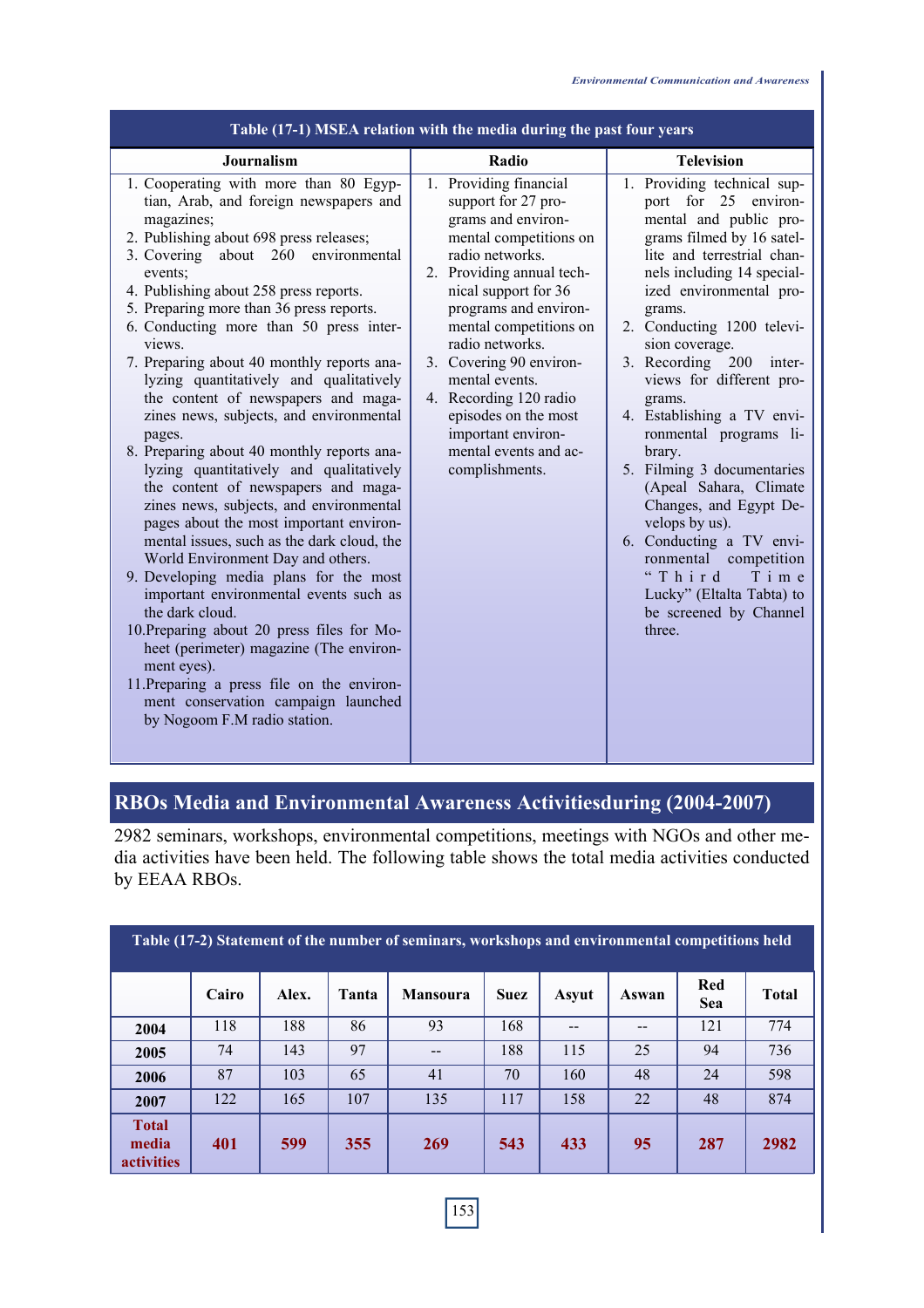*Environmental Communication and Awareness*

**Second: Achievements in the Field of Raising Environmental Awareness of Children (Green Corner Unit)** 

- **1. 24 new branches for the green corner were established throughout Egypt.**
- **2. The green corner unit participated in many workshops:** 
	- 134 green corner workshops for children.
	- 9 green corner workshops for those responsible for children culture.
	- 22 workshops for children to raise awareness about bird flu.
	- 12 workshops for mentally-disabled and blind children.

### **3. Media materials:**

- Designing and producing 5 children cartoons.
- Designing and producing 3 TV commercials.
- Designing and producing 9 stickers.
- Designing and producing 2 flyers.
- Designing and producing 3 books.
- Designing 3 puppets (Mema- Butterfly- Akhdareno).
- Designing 2 educational games.
- Composing Mema song (The National Campaign for Water).
- Designing and producing 1500 t-shirts, caps, and pins.

## **4. Media Campaign:**

- Participating in the National Campaign for Water Awareness in cooperation with Egyptian Water Partnership and The Center for Environment and Development for the Arab Region and Europe (CESARE).
- Participating in Green Corner initiative in cooperation with the National Council for Childhood and Motherhood.
- Participating in the environment campaign in coordination with Egypt Future Society located at Bein Elsarayat, Giza.
- Launching cleaning campaign at Al Azhar Street, Al Gamaleyya district in cooperation with Cairo Cleaning and Beautification Agency.

## **5. Exhibitions:**

- Participating in Sahara Exhibition at the environmental cultural center (Cairo House) within the frame work of the celebrations of the World Environment Day, June 2007.
- Holding 5 natural protectorates exhibitions.
- Participating in an exhibition about climate change at Cairo House within the frame work of the celebrations of World Environment Day, June 2007.